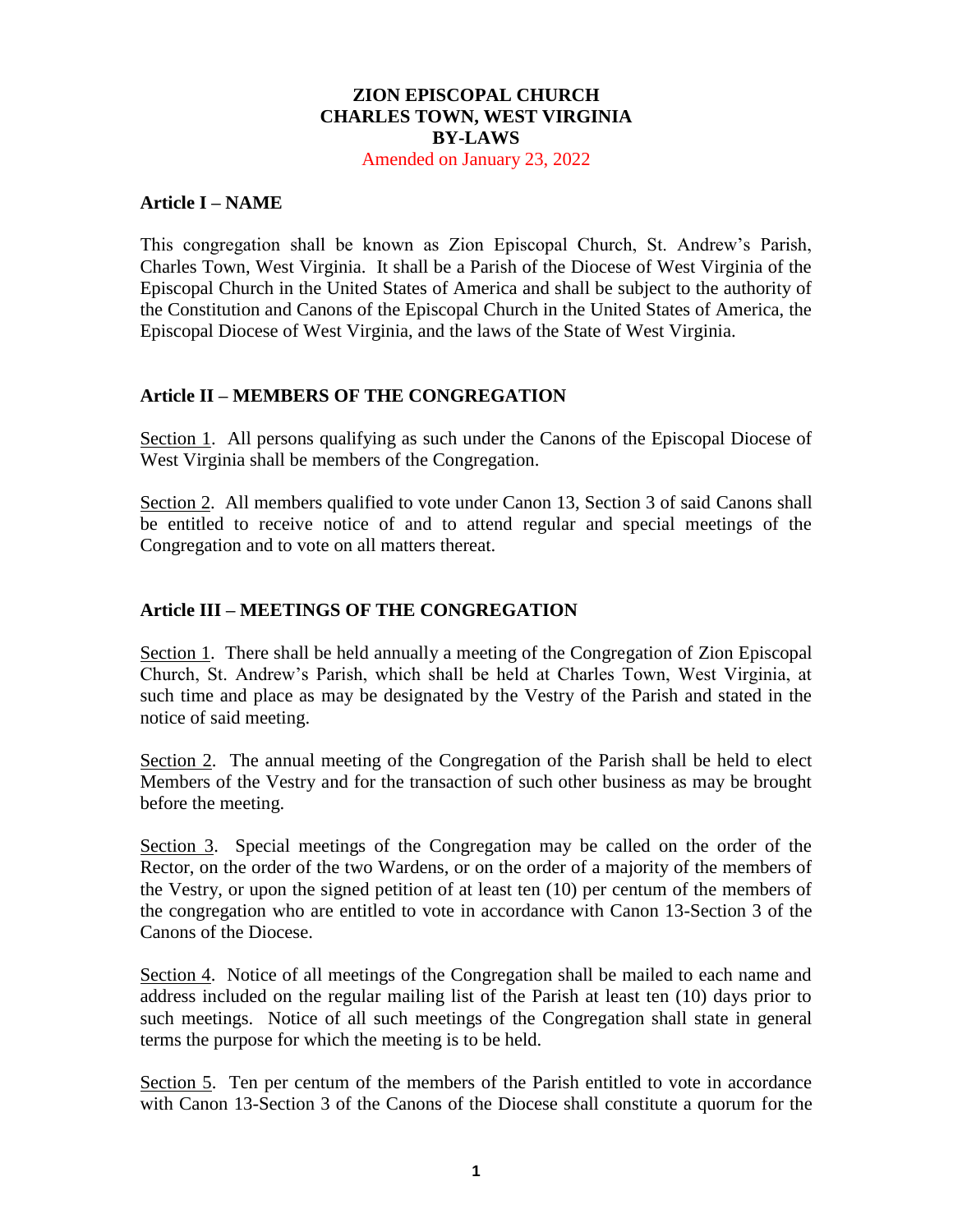transaction of business at all such meetings of the Congregation; but if there be less than a quorum, those present may adjourn the meeting from time to time.

Section 6. No proxy will be accepted for any purpose.

Section 7. The Rector, or in his/her absence, the Senior Warden or Junior Warden or, in their absence, any Member of the Vestry shall call to order all meetings of the Congregation: The Rector of the Parish shall chair all meetings of the Congregation except that in the Rector's absence or should there be no Rector, the Congregation shall, as the first order of business elect a qualified voter as Chairperson of the meeting and shall elect another person as Secretary of the meeting.

Section 8. The Vestry, at the annual meeting, shall present to the Congregation for ratification the proposed budget for the ensuing fiscal year.

# **Article IV – VESTRY**

Section 1. The Vestry shall consist of no fewer than seven (7), and no more than twelve (12) eligible members. No more than four (4) and no fewer than one (1) member shall be elected each year in a pattern of rotation or classes. Additionally, one (1) youth member may be elected for a term of one (1) year.

Section 2. Following an election in the final two months of a calendar year, the term of each Vestry Member shall commence on the first day of the next calendar year and shall expire on the last day of the third consecutive year. Following an election in the first two months of a calendar year, the term of each Vestry Member shall commence immediately upon election and shall expire on the last day of the third consecutive year. Persons elected to fill unexpired terms of less than three years shall serve only until the last day of that calendar year following the date of his or her election to said unexpired term.

Section 3. All Vestry nominees must have attained their sixteenth  $(16<sup>th</sup>)$  birthday on or before the date of the meeting of the Congregation at which they are elected as Members of the Vestry.

Section 4. The Nominating Committee shall consist of those Vestry Members whose successors are to be elected at the next annual meeting of the Congregation. The Nominating Committee shall present for consideration of the Congregation, at said annual meeting of the Congregation, a list of qualified persons for election to the Vestry. The list shall be published in the parish newsletter or by a mailed letter at least ten (10) days prior to said meeting. Qualified voters shall be given the opportunity to make additional nominations from the floor of the annual meeting or may make said additional nominations by submitting them in writing to the Rector or Senior Warden no later than thirty (30) days prior to the Annual Meeting of the Congregation at which the election is to be held. The consent of all persons nominated must be secured in advance.

Section 5. All vacancies on the Vestry shall be filled by a vote of the majority of the remaining Vestry Members. The person or persons so elected shall serve until the next Annual Meeting of the Congregation except that vacancies occurring within a sixty- (60)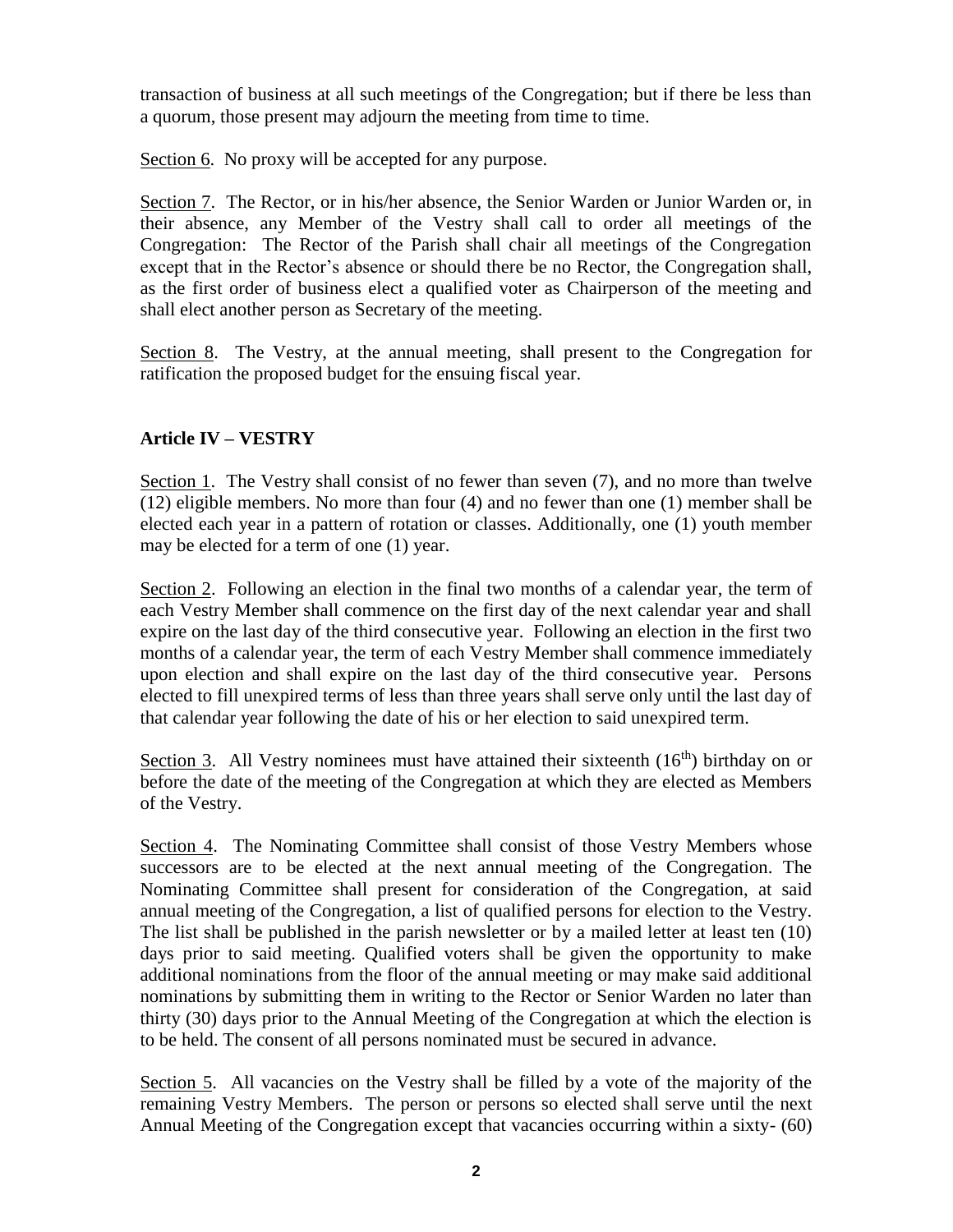day period immediately following an Annual Meeting of the Congregation shall be filled from the list of those nominees who failed to be elected at said meeting. In the event that all nominees at the last previous Annual Meeting of the Congregation were elected to the Vestry, then the Vestry shall proceed to elect another qualified person as stated in the first sentence of this section.

Section 6. No person who shall have served as a Vestry member for more than one year preceding the expiration of his or her term shall be eligible for re-election until two (2) years shall have passed since the expiration of his or her term. Wardens of the Vestry are immediately eligible for re-election, but may not exceed two (2) consecutive three-year terms on the Vestry.

Section 7. The Vestry shall hold the regular meetings of the Vestry monthly at a time and place as set.

Section 8. Special meetings of the Vestry may be called by the Rector, or by the Senior Warden, or by any two members of the Vestry. Notice of Special Meetings shall be given by mail no less than four (4) days prior to said meeting or by telephone or e-mail no less than (1) day before the meeting. All notices of Special Meetings of the Vestry shall report the purpose or purposes for which the meeting has been called.

Section 9. If during any one (1) year period, any Vestry Member is absent from three (3) regularly scheduled Vestry meetings for any reason other than illness or family illness, the Clerk shall notify said member in writing that should he or she be absent from another regular meeting, the position shall be considered vacant. However upon the receipt of a written explanation for said absences, the Vestry may deem the absence excused or it may proceed to replace that person under Article IV, Section 4 of these by-laws.

## **Article V – OFFICERS**

Section 1. At the first regular meeting of the Vestry of each calendar year its members shall elect one (1) of its members Senior Warden and another of its members Junior Warden to serve at the pleasure of the Vestry, but in no case longer than the first regular monthly Vestry meeting of the next calendar year.

Section 2. The Vestry shall elect a Clerk and a Treasurer of the Parish and at its discretion an Assistant Treasurer to serve at the pleasure of the Vestry but in no case longer than the first regular monthly meeting of the next calendar year.

Section 3. A quorum of the Vestry shall be fifty per centum of those persons currently holding office plus one member.

Section 4. A Keyman or Keywoman shall be elected at each annual meeting of the Congregation. Such election shall be conducted in the same manner and subject to the same requirements as the election of persons to be Members of the Vestry. The Keyman or Keywoman shall be elected for a term of one (1) year, or until his or her successor takes office. A vacancy occurring between annual meetings of the Congregation shall be filled by the Vestry until the next Parish meeting. (Canon 16-B Sections 1, 3, 4, and 5).